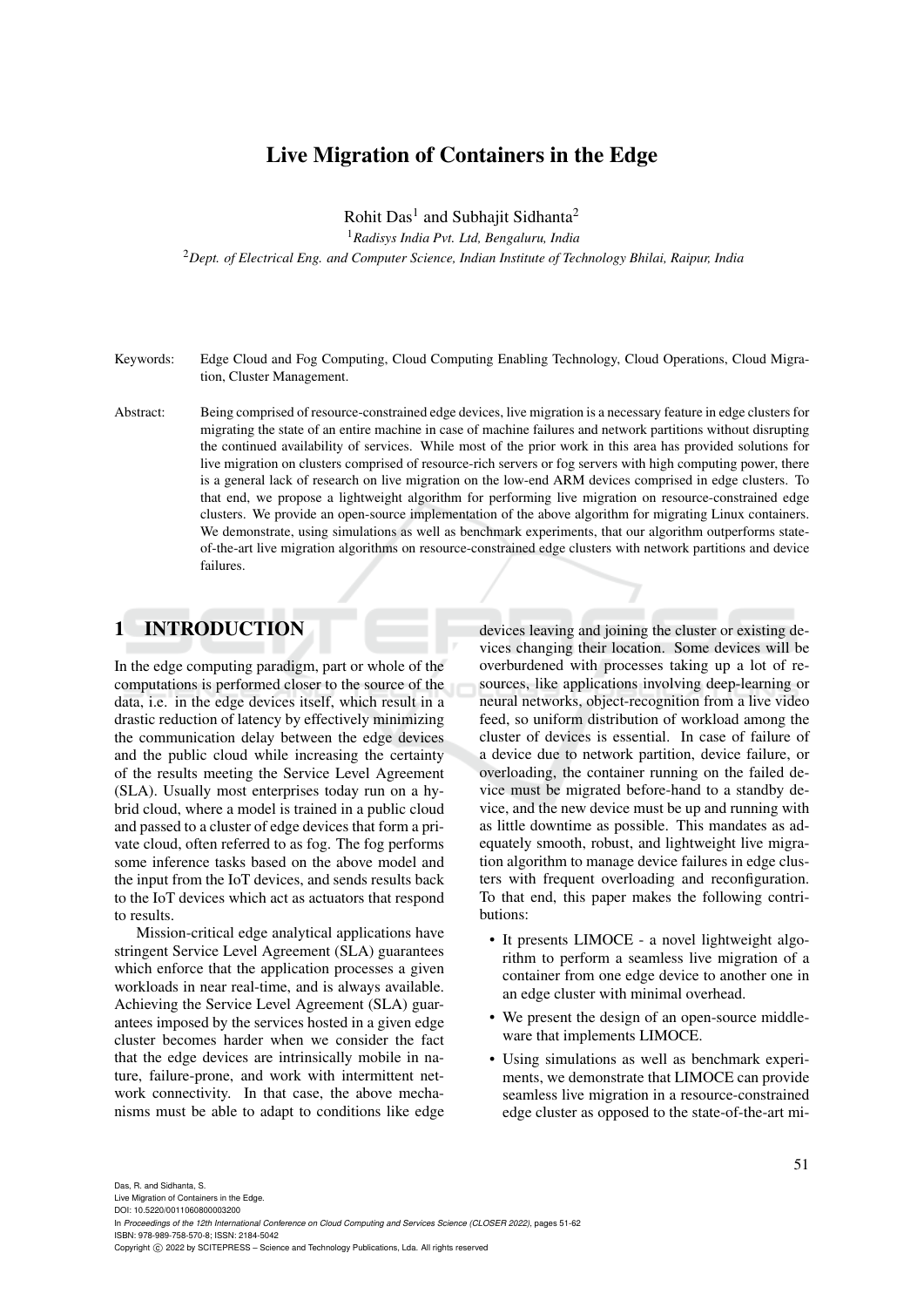gration algorithms designed for typical cloud environments.

## 2 RELATED WORK

While live migration is deemed an appropriate solution for systems set up over LAN having bandwidths in the range of 1-40 Gbps, there are some challenges in networks with lower bandwidth. The work on VM hand-off (Ha et al., 2017) focuses mainly on edge clusters connected over a WAN of bandwidth 5 to 25 Mbps. While (Ha et al., 2017) leverages delta migration, their approach does not involve resourceconstrained edge clusters.

Redundancy live migration (Govindaraj and Artemenko, 2018) is a significant improvement over the pre-copy, post-copy or the hybrid live migration algorithm by leveraging check-pointing and buffering mechanisms.

Though the algorithm proposed is network, application, or platform agnostic, but it still needs a fixed and minimum bandwidth to send over the container copy, and keep downtime to a specified minimum, as agreed in the Service-Level Agreement (SLA). Also, with ARM devices having low resources, implementing this algorithm will not feasible.

Live Service Migration (Machen et al., 2018) proposes migration algorithms for clusters comprised of mobile devices which resemble a resourceconstrained edge device closely, but there is mostly no scaling involved. Also, the Pi cluster will be dealing with faltering and unstable bandwidth, and may or may not be mobile.

Dynamic Provisioning of resources (Urgaonkar et al., 2005) for a resource-constrained cluster deals with situations like flash crowds when a sudden amount of huge traffic overwhelms the cluster by rearranging the topography of the cluster devices to accommodate for the sudden surge.

VM Clusters have been set up to provide cloud services and maintain Service-Level Agreements (SLA) (Voorsluys et al., 2009). The test bed cluster had been setup on resources, unlike single-board Raspberry Pis (RPis). The resource-constrained cluster may often run out of resources or crash, and the network may be unreliable. Hence the need for lightweight containers over VMs, which will be easier on the devices for migration.

(Hajji and Tso, 2016) talks about the performance of a single-device and clustered Raspberry Pis, having a master and worker device setup. They mostly focus on the performance of running Spark and HDFS on the cluster natively as well in Docker containers. However, they mostly depend on the robustness of Spark, while our cluster is intended towards supporting most types of computation over runC  $1$  containers for ease of robustness and migration. The Glasgow Pi Cloud is one of the notable experiments on setting up Cloud servers using single-board 'toy' computers (Tso et al., 2013). The limitation in the experiment, one that we intend to overcome here is the lack of redundancy to mitigate failure, and lack of research on container live migration in Raspberry Pis. Linux Containers (LXC) have yet to implement checkpoints of network namespaces, which is easily possible using runC.

### 3 SOLUTION DESIGN

#### 3.1 System Model

Following the standard three-layered architecture of edge computing, we consider a cluster of resourceconstrained computing devices comprising of an edge cluster that runs analytical workloads on data collected from a group of IoT devices with the option to offload computation to a public cloud. We assume that the above analytical workloads are run on containers created using state-of-the-art containerization technologies to leverage the associated benefits such as flexibility, ease of deployment, and portability in terms of dependencies. Regarding the composition of the edge cluster, we consider a homogeneous<sup>2</sup> cluster where the devices roughly possess a uniform specification. We also assume that an edge cluster is often prone to intermittent network partitions and communication failures. The devices are also failure-prone with chances of frequent crashes and switch off due to overheating. The workloads that we consider are typically real-time in nature, i.e., require a low response time. They do not usually tolerate large delays and long downtime. The workloads are typically compute and data intensive in nature, i.e., they process a large volume of data and perform relatively intensive computations. Lastly, we assume that there are some devices in the cluster that have higher reliability and have significantly more computing resources than the rest of the devices. Experiments have shown that having a super-peer with at least 4 GB RAM prevent the

 $<sup>1</sup>$ Along with CRIU, runC can be used to easily manage,</sup> configure and migrate a container, along with its network namespace from one host to another.

 $2$ This is a standard assumption made in prior research in the field of distributed systems in general. But our solution can theoretically be applied to heterogeneous cluster as well (Urgaonkar et al., 2005).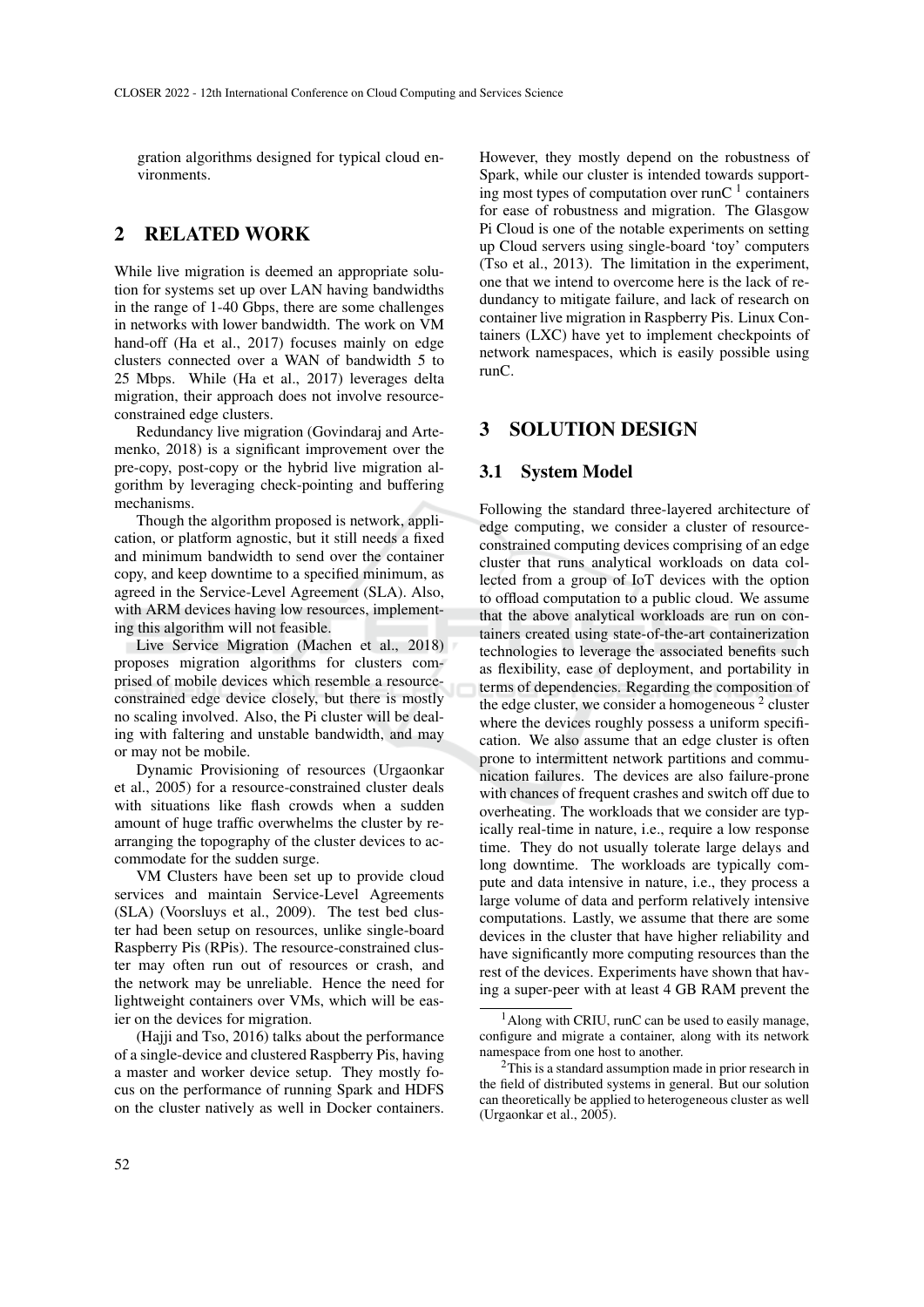device from crashing due to overload.

The above group of devices are designated as super-peer devices, while the rest of the devices in the cluster are referred to as worker devices. Hence an edge cluster is comprised of a group of super-peers, referred to as the master cluster, and a worker cluster comprised of the rest of the devices in the edge cluster. The super-peers maintain a list of live worker devices and corresponding standby device. A smaller number of edge devices are designated as standby super-peers to act as redundant devices for the superpeers. In case of failures of a live super-peer, it sends a notification to standby super-peers, which are activated to take the place of the failed live super-peers. We assume that leader-election protocols are applied to elect a new super-peer as soon as possible to reduce delay and downtime. We assume that the live superpeers send the state of the container to the standby super-peers at a regular interval to minimize the delay while migrating the said container.

### 3.2 Design Principles

To enable the resource-constrained edge cluster to handle data and compute-intensive workloads despite frequent failures, the LIMOCE algorithm supports live migration of failed devices under the following design principles. To enable uninterrupted processing of edge computing workloads, LIMOCE is designed to perform smooth migration of containers running on the failed devices during system crashes and network failures while maintaining downtime as low as possible between detection of failure and subsequent resumption of the service. We consider resourceconstrained devices where resources include network bandwidth, and hence the algorithm must be able to work with lower bandwidth for communication amongst devices comprised in the cluster. LIMOCE must be able to enable the cluster to scale up and down seamlessly, responding appropriately to the dynamic nature of the workload and network condition.

LIMOCE is comprised of two tasks - failure handling and overload management. As already mentioned in Section 3.1, an entire edge cluster will be segregated into two parts - the master cluster comprised of super-peers, and the worker cluster comprised on rest of the devices. LIMOCE leverages the delta migration technique proposed in (Ha et al., 2017). We improve delta migration by enabling detection of failure of active nodes using the timestamps of the incremental container state received. When the active node is alive and running, the timestamps between consecutive container states received are used to calculate the average time between receiving each

state. This is then used to detect timeout when container data has not been received for a duration exceeding the average interval. Alongside incremental state transfer, we demonstrate that the timeout helps optimize network bandwidth usage, as constant monitoring by the standby node also incurs higher downtime. Instead of using custom tools to create specialised containers to migrate, we leverage CRIU  $<sup>3</sup>$ </sup> and runC to create highly optimised containers using bare-metal Linux-based tools. This, in turn, makes our solution inherently lightweight and and able to deal with resource constrained situations. Further, by incrementally sending only diff values from the state from source to target instances, we are able to handle bandwidth constrained network connections. In the next section, we discuss how LIMOCE handles device failures by migrating a failed or crashed active device to a standby device.

Table 1: List of Parameters used.

| Parameters         | Description                                                                                                                       |
|--------------------|-----------------------------------------------------------------------------------------------------------------------------------|
| hash list          | Hash Table to store state info<br>like availability and associated<br>devices in devices to enable<br>data access in $O(1)$ time. |
| standby device MAC | MAC address of the associated<br>standby device.                                                                                  |
| last state         | Last incremental container<br>state received from the active<br>device.                                                           |
| $Mem_{thresh}$     | Memory usage threshold, set<br>by the user, usually as a per-<br>centage of total memory avail-<br>able.                          |
| $Disk_{thresh}$    | Disk usage threshold, set by the<br>user, usually as a percentage of<br>total disk space available.                               |

### 3.3 Failure Handling

In an edge computing environment, any edge device may fail due to random crashes, overloading, or environmental factors such as network failures. With LIMOCE, each worker device will have an associated standby device to fall back on in case of device failure. Following from the delta compressed live migration approach (Svärd et al., 2011), we apply the

 $3$ Checkpoint/Restore In Userspace (CRIU) is a Linux software that can freeze a running container (or an individual application) and checkpoint its state to disk (Open Source, 2012).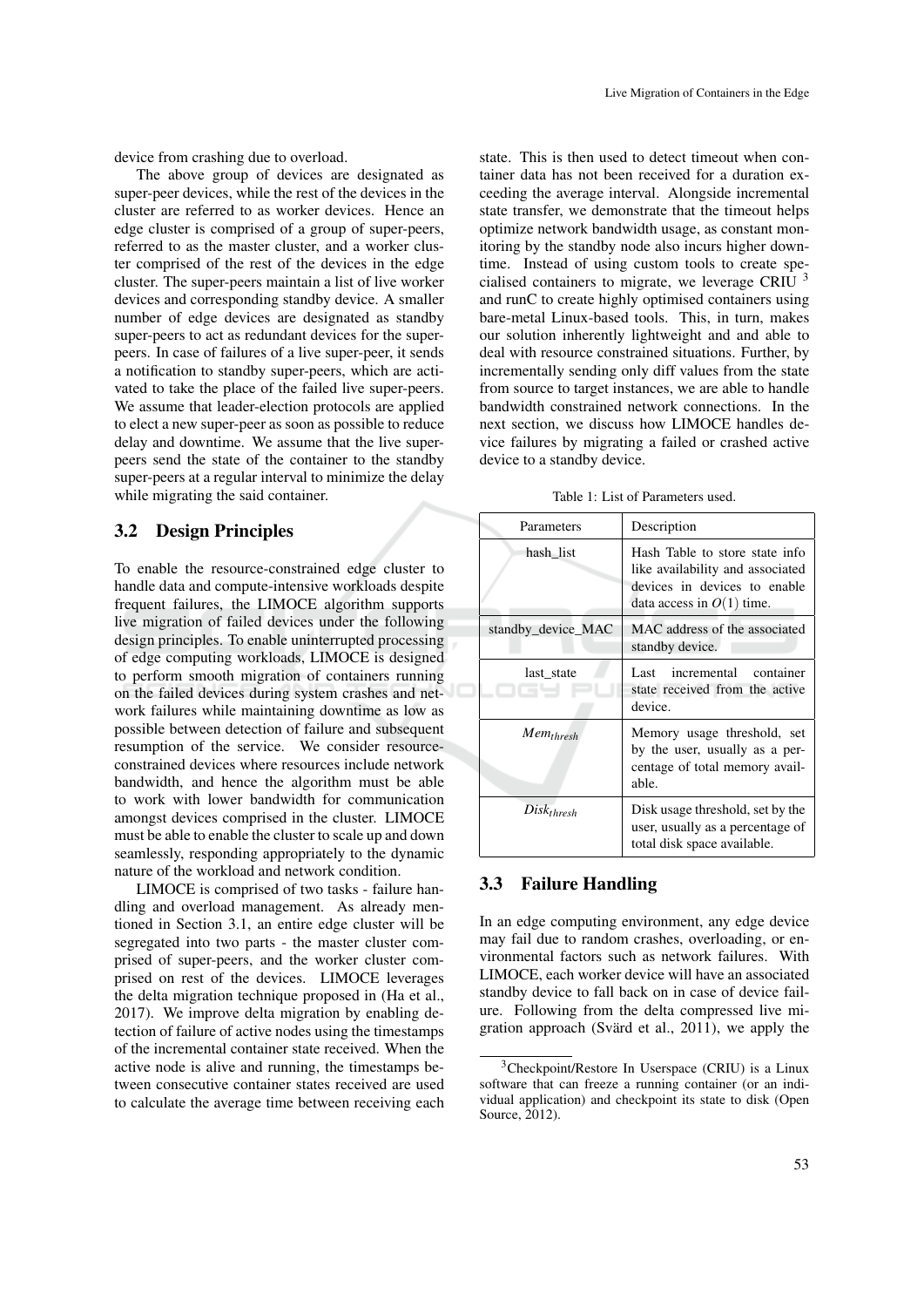delta compression technique to compress the memory pages and disk content to transfer during live migration. Hence, we refer to our approach as delta migration. Frequent delta migration of data encapsulated by containers among devices at a regular interval will prevent data loss and mitigate downtime. Delta migration not only reduces bandwidth usage but using a suite of compression algorithms, helps reduce VM hand-off time, which in turn, reduces the total downtime as well. According to our algorithm, the master cluster, containing the super-peer devices, as well as the worker cluster, containing the worker devices, will be having a replication factor of  $n + k$ , *n* being the cluster size of each type, to maintain redundancy for mitigating unpredictable failures. Further, each worker device will be allocated a standby device from a group of unused devices in the respective cluster. Container information like current memory and disk state shall be sent over after every interval of *T* seconds after the application of delta migration.

| Algorithm 1: Device Activation on Worker device. |  |  |  |  |  |
|--------------------------------------------------|--|--|--|--|--|
|--------------------------------------------------|--|--|--|--|--|

| 1: function ACTIVATE DEVICE (standby device MAC) |
|--------------------------------------------------|
| $\triangleright$ Checks if active device is down |
| while time.now() < last seen + $T + t$ do        |
| last state $\leftarrow$ curr device state        |
| last seen $\leftarrow$ time.now()                |
| sleep $(T)$                                      |
| end while                                        |
| $\triangleright$ The Active device has failed    |
| send msg(MAC, active device) to curr master      |
| $\triangleright$ Standby device takes over       |
| restart container from last state recyd          |
| send container data to the new standby device    |
| 13: end function                                 |
|                                                  |

A super-peer from the master cluster will allocate a standby device from the pool and the new device will pick up from where the failed device left off. At the initial step, the algorithm sends the entire container information to the assigned standby device in an asynchronous manner in the background. Following the delta compression approach, the delta difference between the states of each active device and its standby counterpart is sent from the former to the latter in consecutive intervals. That way, the volume of information is minimized, allowing the edge cluster to continue processing compute/data-intensive analytical workloads over an unreliable network with limited overall bandwidth. To avoid the constant overhead involved in probing cluster endpoints in a proactive approach of cluster management, we follow a reactive approach in detecting outages due to network partition or crash of cluster devices. Each designated standby device listens for signals from its corresponding active device to determine whether the latter is active or not within an assigned timeout interval. When a standby device does not receive any information from its counterpart active device after  $T + t$  seconds, *t* being the failure tolerance interval assigned by the user, it signals the active master to take over from the failed active device and marks itself as an active device.

In algorithm 1, which runs on the standby device, lines 3-6 are responsible for checking if a respective active device is down. A timeout is signaled based on the assigned timeout interval and the timestamp of the last state received from the active device. If a timeout does not occur, it simply updates the last seen timestamp, and the last state received. Once a timeout occurs, lines 9-12 illustrate the actions taken by the standby device in informing the current master device of the failure, and subsequently restoring the last state received from the active device. If the master allocates a new standby device, the active device sends delta differences of container state to this new standby device.

|     | Algorithm 2: Device Activation on Master device.          |
|-----|-----------------------------------------------------------|
|     | 1: function ACTIVATE DEVICE (standby device MAC)          |
| 2:  | $\triangleright$ Marks respective active device as down   |
| 3:  | active device $\leftarrow$ hash list [standby device MAC] |
| 4:  | hash list $[active device].alive = FALSE$                 |
| 5:  | for devices in hash list do                               |
| 6:  | if hash list [device].state == "FREE" AND                 |
|     | 7: hash list [device] alive != FALSE then                 |
| 8:  | hash list[standby_device_MAC].state                       |
|     | "ACTIVE"                                                  |
| 9:  | standby device MAC.activate device (de-                   |
|     | vice)                                                     |
| 10: | exit                                                      |
| 11: | end if                                                    |
| 12: | end for                                                   |
|     | 13: end function                                          |

Algorithm 2 deals with how the current master device will handle the failure of an active device. When it receives information of device failure from a standby device, in lines 3-4, it marks the currently active device as dead. It then proceeds to find a new free device from the pool of devices available, marks the reporting standby device as active, and assigns a free device as the new standby of the newly activated device (lines 5-9).

For a master device, two devices will be on standby and will receive delta differences from the active master. When the active master device fails, a bully leader election (Garcia-Molina, 1982) will decide the new master device, which will then broadcast its own MAC address to the worker cluster. A list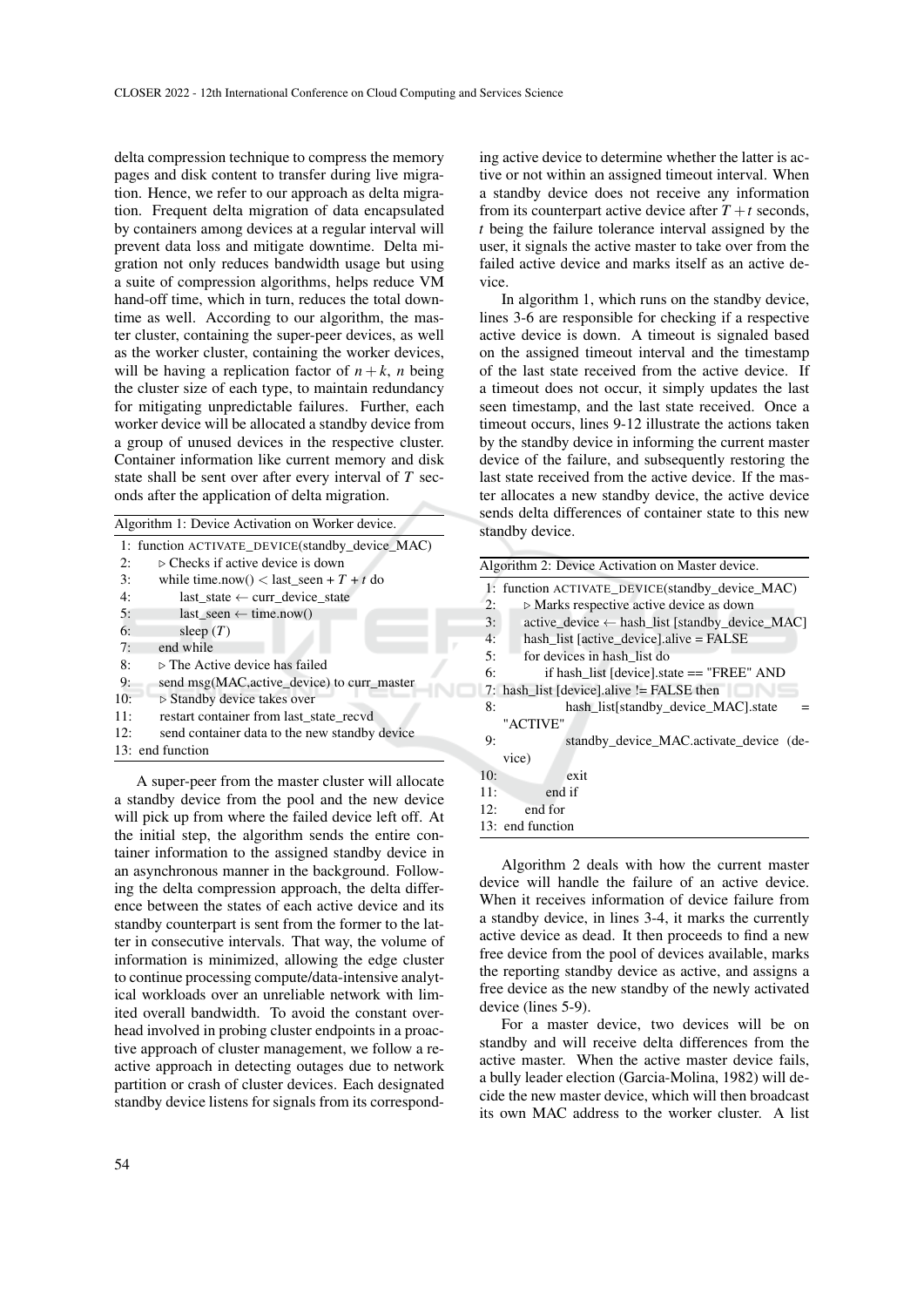of available devices with their hostname and MAC address will be maintained at every device. It will also contain important information on the devices like their status (dead or alive), if they are an active or standby device, their corresponding standby or active device, etc. When a worker device fails, only the active master can change the status of that worker in its record to mark that the device as inactive. It can choose a new master through leader election and broadcast the newly elected master device after every  $T'$  interval. When a master device fails, the new master device will broadcast itself as the new master and make the changes in its record, thus reducing bandwidth usage.

Algorithm 3: Additional device Allocation.

```
1: function ALLOCATE_DEVICE(active_device_MAC,stats)
2: \triangleright Checks if stats are above threshold
3: if stats.memory > Memthresh. OR stats.disk_usage
   > Disk_{thresh} then
4: active_device = NULL
5: standby_device = NULL
6: for devices in hash_list do
7: if hash_list [device].state == "FREE" AND
8: hash list [device].state.alive == TRUE then
9: if active device == NULL then
10: active device = device
11: end if
12: if standby_device == NULL AND de-
   vice != active_device then
13: standby_device = device
14: else
15: print("No free device left!")
16: end if
17: end if
18: end for
19: end if
20: end function
```
### 3.4 Overload Management

LIMOCE also supports proactive monitoring of the edge devices in the cluster to prevent sudden failure due to overloading. Any under-utilized devices from the cluster can be removed to optimize resource usage. Using YourKit, memory and disk usage can be monitored on each device. When resource usage is above a certain threshold, the active device can request the active master to add more devices to the cluster to distribute the jobs and prevent overloading. If two free devices are found in the pool, the master assigns one as the active device, and the other as a standby device, and adds them both to the cluster. If only one free device is found, the device will be assigned as an active device and added to the cluster. An existing standby device may be reassigned to this active device. If no free device is found, one of the standby devices will be assigned as an active device, and a standby device will be reassigned from the cluster.

In algorithm 3, line 3 checks if the resource usage is surpassing either the memory or disk usage threshold, or both. If so, lines 6-8 look for free devices through the pool, and then in lines 7-13, an active device is added first, since that will be responsible for performing the actual computation. In the next iteration, if another device is found, it is assigned as the standby device, else the user is informed that there is no free device left. Similarly, when resource usage falls below the lower threshold, devices can be unassigned to scale down the cluster. Important information on the eliminated device will be broadcast to all workers before taking it out.

## 4 CORRECTNESS PROOF

Following the formal semantics used in (Mulyadi and Akkarajitsakul, 2019), we denote our proposed livemigration algorithm LIMOCE as an undirected, connected graph. The vertices in the graph denote edge devices and the graph edges represent communication between devices. We denote the CPU utilization in each edge device by a variable x:u associated with the vertex u in the graph corresponding to the edge device. There is always at least one edge in the graph between the pair of vertices representing one active device and its standby counterpart. One edge represents the communication with the active devices to check whether they are active or going to fail. The other edge is created when the delta differences are sent from the active device to the corresponding standby device in case of failure of the active device. The overload management algorithm is executed in every step at each device in the graph. During the migration of an edge device, it starts execution in the state immediately before it and yields a different state upon execution. Optimality of the algorithm implies that if the sequence of steps is finite then the final step of the computation yields a fixpoint state, i.e., a state that remains unchanged upon execution of any (arbitrarily chosen) migration step.

Our goal is to suggest correctness criteria for formally verifying our proposed live migration algorithm. These correctness criteria guarantee desirable algorithm behavior even if very lax assumptions are made about the behavior of the environment, the topology of the network, and the states of the edge devices. In particular, they allow the environment to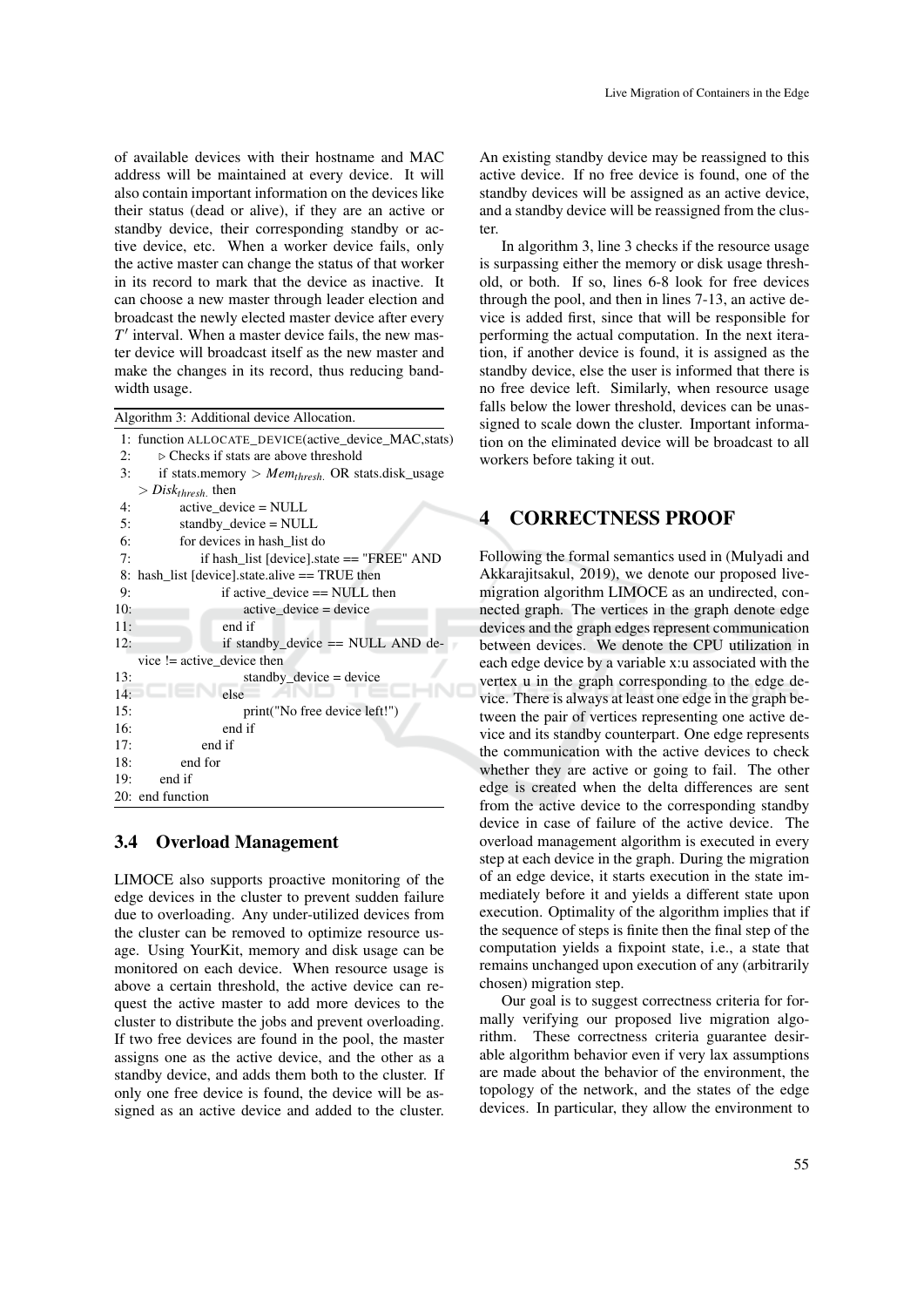produce or consume loads at any time in an arbitrary manner. Moreover, these correctness criteria are not unduly restrictive, which we demonstrate that our algorithm meets these criteria.

A live migration algorithm is 'correct' if the flow of the algorithm satisfies the following conditions. State Lag: At each instant, the lag between the states of each pair of the active devices and its corresponding standby device is bounded by a fixed state lag ∆, which is a function of the value of the application variables plus the metadata. Load: At each instant, the CPU utilization in each device in the cluster is bounded by a pre-defined threshold. Convergence: At the end of each migration step, all devices in the cluster are in 'sync', i.e., all variables and metadata are in a matching state.

Starting from any state, algorithm execution is guaranteed to terminate in a finite number of steps in a state where the states of an active device and its designated standby are identical. The assignment statement

$$
last\_state \leftarrow curr\_device\_state
$$
 (1)

iteratively assigns the state of the active device to a counterpart standby device. Each time the above states are synchronized a timestamp are updated as

$$
last\_seen \leftarrow time.now() \qquad (2)
$$

Hence eventually, the while condition

$$
time.now() < last\_seen + T + t \tag{3}
$$

evaluates to true resulting in the algorithm to exit the while loop. The core efficacy of live migration involves successfully sending the latest state of one active device to its standby counterpart. Hence we look at the termination condition for executing the while loop in lines 3-7 in Algorithm 1. Since eventually the condition

$$
time.now() < last_{seen} + T + td \tag{4}
$$

evaluates to false, subsequent Lines 9-12 are executed, which results the state of the standby device to match that of the corresponding active device after execution of the algorithm. Hence, conditions on State Lag, Load, and Converge hold simultaneously, and hence correctness of the algorithm is proved.

### 5 IMPLEMENTATION

To deal with the possibility of device outage and lowbandwidth and/or faulty network prevalent in edge clusters, the network model has been set up to minimize and optimize communication as much as possible. Since the robustness of the cluster largely depends on successful checkpoint transfer and restoration on the target device, our middle-ware implements

an automated check-pointing mechanism to support seamless migration of edge devices.

### 5.1 Architecture

By design, our algorithm addresses live migration of containers in clusters comprised of low-power singleboard computers, e.g. Raspberry Pis. For this paper, we have considered a cluster of Raspberry Pi 4, which consists of a quad-core processor, 2 - 8 GB RAM, with support for both 2.4 and 5 GHz wireless with at least 15 W of power for feasible operations (Raspberry Pi Foundation, 2019). Each device will be running a variant of Linux, i.e. Ubuntu or Raspbian. From our initial proof of concept experiments with a cluster of Pis, we observed that 4 GB RAM is the minimum requirement in each Pi to allow for sufficient memory to run analytical workloads. Each device can be powered either with a compatible charger as per the specifications of the Pis or over Power-over-Ethernet (PoE). In the cluster, during initial setup, one device is designated as the super-peer, which is responsible for setting up active and standby devices from the device pool available. The number of active devices and their corresponding standby devices can be accepted from users as command-line arguments to the super-peer. For the purpose of security, key pairs are generated on each device, and public keys are shared across the entire cluster by the super-peer for maintaining interdevice communication during cluster reconfiguration.

### 5.2 Network Model

For the purpose of this paper, we are assuming that the network would be failure-prone and the bandwidth is limited, i.e., typically varying between 5 - 50 Mbps. We also assume that the devices will mostly be connected over a wireless connection for easier and faster setup, better mobility, serviceability, and scalability.

The super-peer will initially broadcast an initialization command to designate the rest of the devices as active or standby, i.e., assign some devices as standby to each active device. Consecutively, the standby devices will receive delta differences as heartbeat messages sent from active devices, and keep track of whether the respective device is alive or inactive, and will inform the super-peer in case of any failure based on a timeout. One active device can be connected to multiple standby devices to maintain redundancy to deal with failures, and each standby device may receive heartbeat messages from multiple active devices to migrate the containers being used. The timeout for the migration is calculated from the timestamps of the last heartbeat received from active de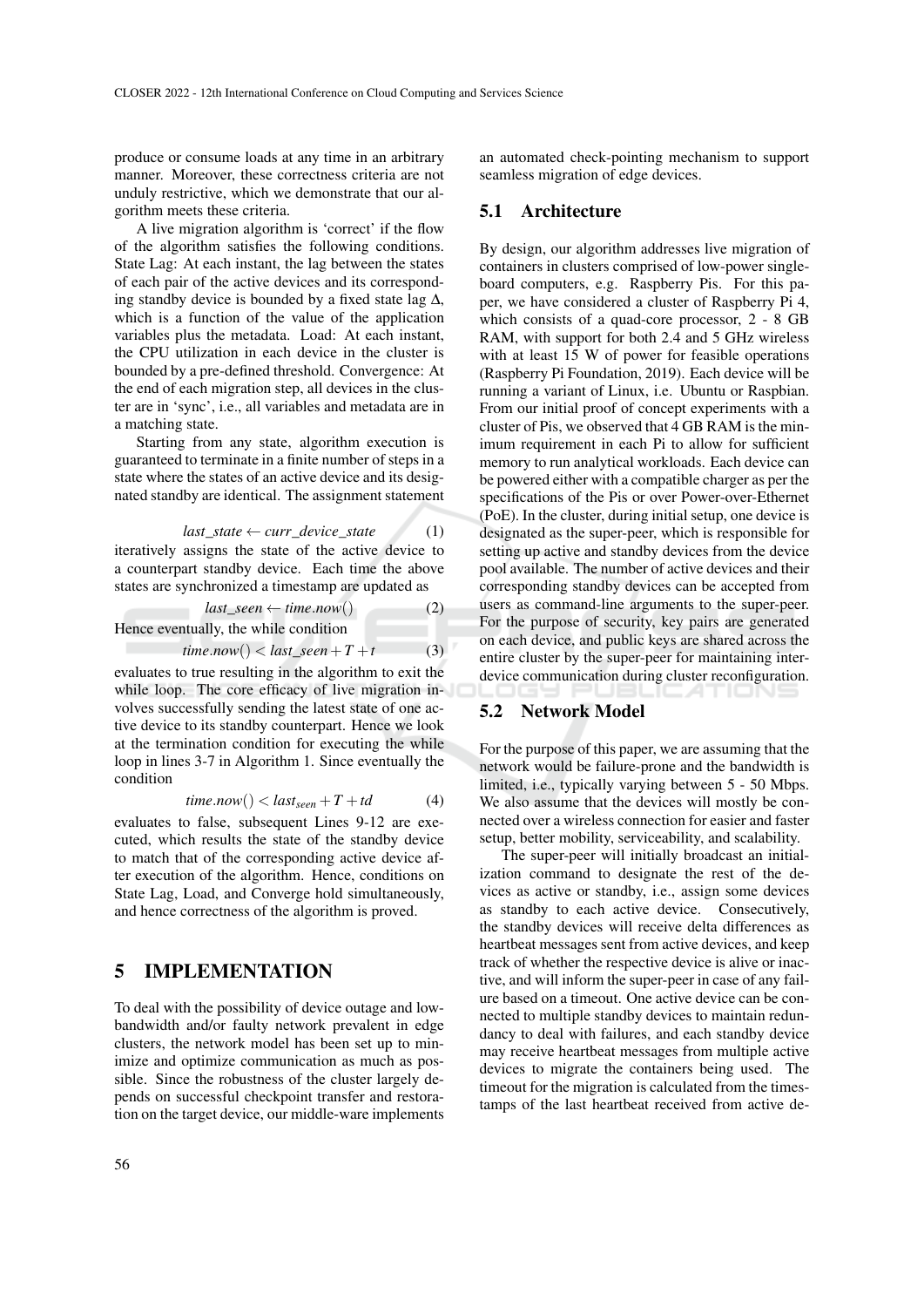vices to conserve bandwidth and prevent unnecessary traffic. When an active device goes down, the superpeer parses the heartbeat from all the standby devices attached to it and picks the first reporting standby as the new active device.

#### 5.3 Migration Model

Containers and virtual machines (VMs) are widely used these days to encapsulate a computational unit for flexibility, ease of deployment, and smooth maintenance. Containers hold the edge over VMs being the smaller unit that packages an application along with its dependencies. Following the above trend, LIMOCE performs migration of an application packaged in a container, as opposed to VMs, which are resource-intensive and result in more downtime while migration, as depicted by the result of a comparison on the basis of the usage of bandwidth and RAM during migration in (Machen et al., 2018).

It cannot be used directly by the user but exposes an API that is currently utilized by standard container management tools to facilitate checkpoint and restore. For CRIU to work properly, some features of the Linux kernel must be set, and the kernel needs to be recompiled. The list of key features of CRIU can be found on the CRIU website.

The initial choice for containers was Linux Containers (LXC) (Canonical Ltd., 2008). LXC is a CLI (command-line interface) tool that is widely used given the ease of managing and handling containers with it. The containers are a true encapsulation of a Linux-based system, and they support checkpointing and migration of a running container. However, since the containers are running on devices in an edge cluster, the lack of check-pointing facilities for network namespaces makes it unsuited for our purpose.

Another popular CLI tool for managing containers is runC. runC provides a more granular level of control over the container, such as configuring the startup scripts and processes, setting up network namespaces, and much more. However, runC also has a steeper learning curve compared to LXC. It is not exactly an encapsulation of an entire Linux-based system, but more application-specific. If the underlying computing process needs to be changed, so does the configuration and initial setup.

The advantage runC has over LXC, is that it supports checkpointing for network namespaces, and as a result, containers can be seamlessly migrated between devices. It generates a checkpoint folder, which the user can send to the destination device using filetransfer tools like rsync, which has support for incremental data transfer. The container can then be restored in the target device, and processes resume. For ease of setup, runC containers can be configured using docker images of applications, either pre-existing or user-defined, by simply exporting them. A network namespace is needed to be created for each runC container to be able to connect to the network using the host network namespace. When a container will be migrated, the network namespace will also be migrated to restore connection and computations on the destination device. That way, even if the address of the active host changes, the super-peer can keep track of it and the container network remains preserved.

## 6 EVALUATION USING **SIMULATION**

First, we evaluate our migration algorithm using simulation, where we construct different edge computing scenarios comprising standard edge topology using and the algorithm is implemented using a simulation tool.

### 6.1 Experimental Setup

The above algorithms were implemented using the widely used Mininet simulation framework. The Mininet scripts were run on Mininet VMs on an edge cluster topology constructed using the Python-based API exposed by the popular open-source softwaredefined networks - OpenFlow SDN.

Network Topography: We set up a simple singleswitch network of 10 hosts, with one controller and one switch using OpenFlow. We assigned one host as the master device, 5 as active devices, 3 as standby devices monitoring the active devices, and 1 as a free device. Overall, for each active device in the cluster, we assign two standby devices that maintain replicas of states of the active device.

Device Management: A server script (Mininet script) ran on all the standby devices on IP 0.0.0.0. This is the server where the active devices would send the current state of the computation. On the active device, another script incremented a number (can be passed as an argument by the user) and wrote it to a file to simulate a simple computation. Another script is used to send the file to the standby device using rsync (which needs keys to be exchanged to work) for simulating the transfer of delta differences between states, and also send the hostname and a text to the server running on the standby. Rsync has an option that can be used to send incremental delta differences, suited to our purpose.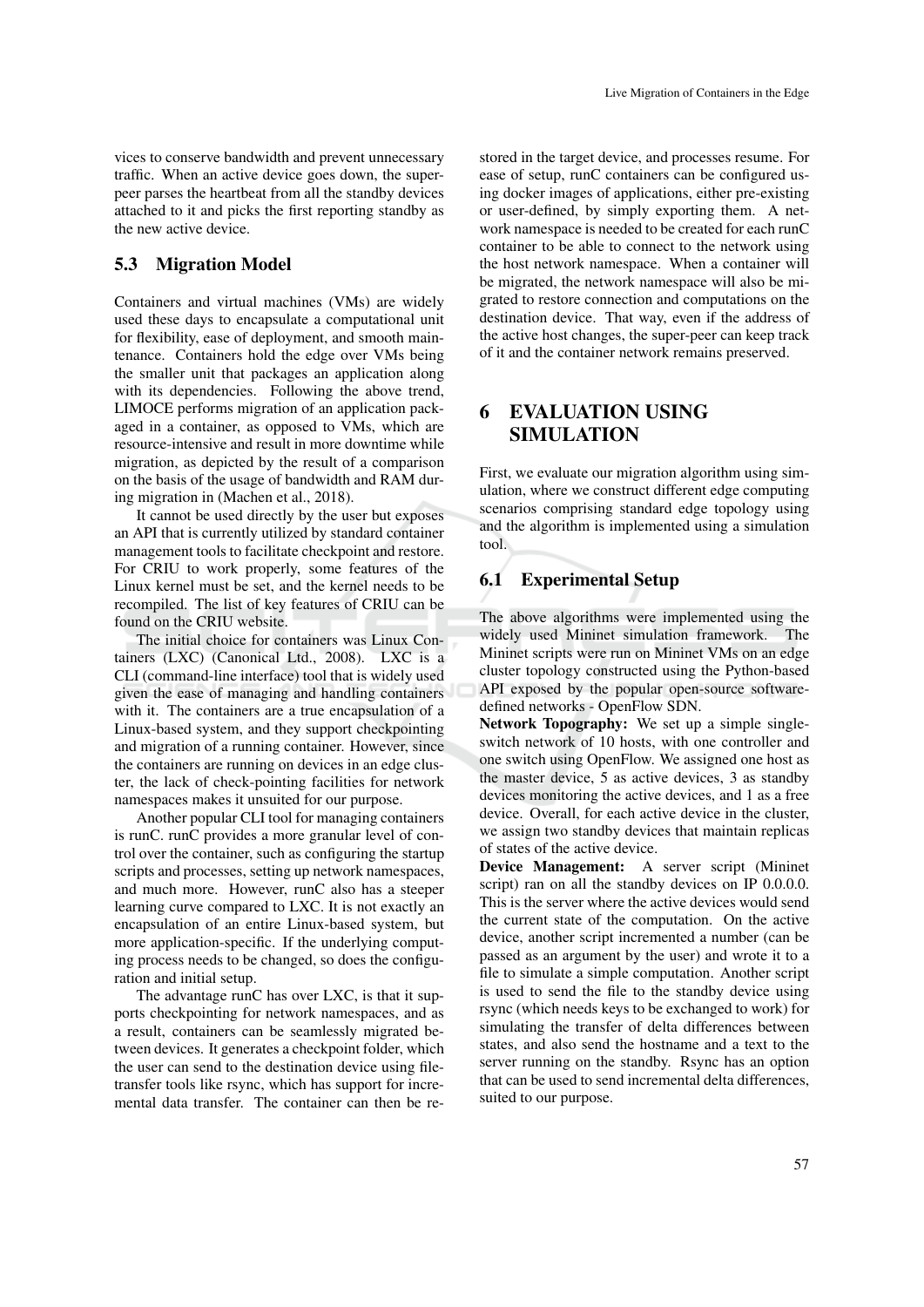On the standby device, we use a script to check for entries sent by an allotted active device to the server, and notify when the active device has not responded within a certain time period (determined by the user) and caused a timeout. This was extended further to inform the master device about the dead active device. The idea was to keep a list of active devices in a file on the standby device, and vice versa on the active device. The entries would include the hostname and private IP of the devices since they are all in the same network. Similarly, on the master device, active, standby, and another list of devices would be managed in files.

Each active device will perform its computation (simple incremental addition) and report its status with the current timestamp. Its corresponding standby devices will monitor its status, and when the active device has not reported its status in a long time, a failure is reported to the master device. The master device then stops all threads corresponding to the failed active device, assigns the first standby device that reported the failure as the newly active device, stops monitoring threads run by it previously, and reassigns standby devices to all the active devices out of the existing ones.

Python API Implementation: We use Python-based API exposed by Mininet to implement different variations in the control flow in an edge cluster to simulate different scenarios for live migration. Since Mininet does not create hosts as a separate process, with its resource constraints, a custom Python code is developed to allot a thread to each host for simulating various actions, such as performing a computation, announcing its live status, reporting failure, etc. There is a master thread that monitors the whole cluster, active threads for active devices, standby threads for standby devices, and a printer thread to print out the current status of each device. A global Python dict is maintained, containing the status, action, associated devices for each device in the cluster, and queues having alive, dead, free devices in them for easier allocation and access.

We also implemented various functions of the master device in the simulation code. The master device can detect failure from its requests, select the failed active device, mark it as dead, select the first standby device that reported the failure, remove it as standby and mark it as the new active device. The master thread was not able to wait for the active threads to stop since it was not the parent thread. The changes in host data is printed on a separate terminal for better debugging.

We used threads instead of processes, since processes don't share data among themselves, but make

their own separate copy and work on it. Each thread now had its flag, which indicated if a thread was running, and could be used to stop the thread as well. The master thread was able to handle multiple device failures now. A separate thread to consistently print the status of all hosts had been created, which wrote the status to a file, and a bash script showed the latest updated lines.

### 6.2 Evaluation Methodology

The active devices, along with their hostname, IP, and current state, also reported the current timestamp to their respective standby devices. Any form of communication between any of the devices had a timestamp attached to it, which is logged locally in the devices. These timestamps have been used to calculate the time between each communication from the active device to the corresponding standby device(s), which is used to calculate the timeout on the standby device(s) as well. The difference between the timestamp when a failure of an active device is reported, and when a standby resumes the computation from the last state received has been used to calculate the downtime during a random device failure. Since the timestamps are recorded at the granularity of each communication, the duration of operations like how long it takes for the master device to find a free device and allot it as the new standby, or how long it takes for the standby device to resume operation could also be obtained and observed for further improvement and optimization.

### 6.3 Simulation Results

We have implemented two variants of the device allocation algorithm (refer to Algorithm 3), and have done a comparative evaluation of them. One variant exactly matches Algorithm 3, while the other one was assigned a dedicated standby device to each active device. In the latter variant, each standby device regularly checks with its corresponding active device to determine if it is alive. However, this approach has the following pitfall. The standby devices transmit broadcast messages to probe the active devices, which results in overhead exceeding 7 seconds in case of loss of response. The above overhead comprises the timeout interval for the broadcast and the delay in detection of outage of an active device from a respective standby device. On the other hand, the overhead with the former approach is the interval between the exchange of broadcast messages from active devices notifying consecutive changes in the status.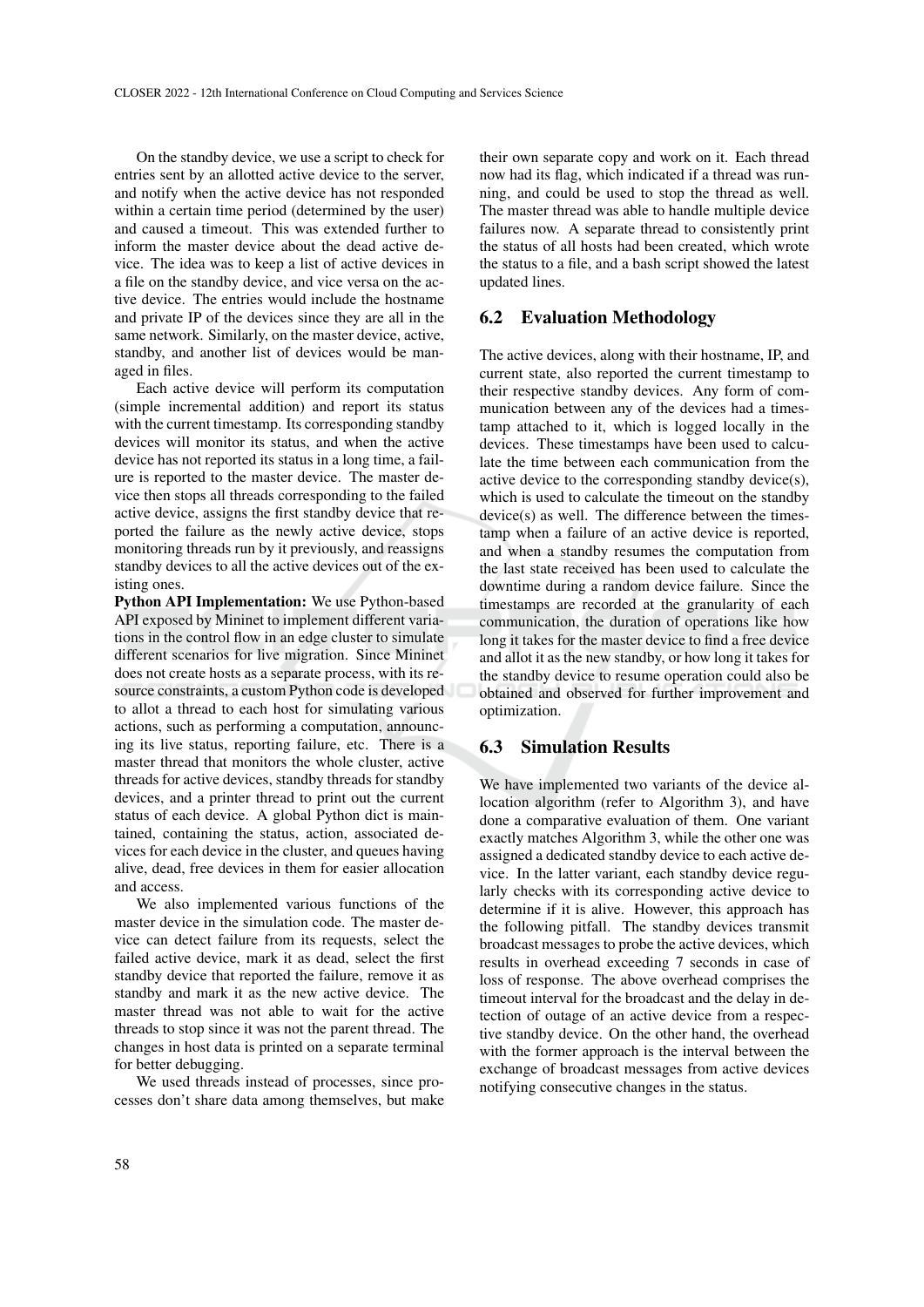

Figure 1: Detection interval against avg. time between failure, detection ,and resumption, and total downtime for (a) standby devices ping active devices, and (b) active devices announce their live status.

(Ha et al., 2017) illustrates the reduction in VM Handoff time, and consequently, the resultant decrease in downtime, using Delta Migration (Ha et al., 2017). The graphs in Figure 1 demonstrate how downtime changes with respect to change in intervals between consecutive live device detection runs. From close inspection of the figure, we conclude that the second approach performs better.

## 7 EVALUATION USING BENCH- MARKING EXPERIMENTS

In the benchmarking experiments, we follow the evaluation strategy of prior researchers (Ha et al., 2017) to run synthetic benchmark workloads on a cluster of edge devices emulated by resource-constrained virtual machines from the public cloud.

### 7.1 Experimental Setup

To benchmark our proposed migration algorithm in a real-world edge computing scenario, synthetic benchmark workloads generated by YCSB (Yahoo Cloud Serving Benchmark) (Cooper et al., 2010) are executed on a cluster of nodes comprised of resourceconstrained edge devices has been emulated using virtual machines provided by Amazon Web Services. Each of the host devices are comprised of EC2 (Elastic Compute Cloud) instances of type A1.large instances comprised of 4 GB of RAM and AWS Graviton processors comprising two 64 bit Arm Neoverse cores running Ubuntu 18.04 as the host OS. All the instances are located in the North Virginia (us-east-1) location. For enabling seamless operation of the Checkpoint/Restore-In-Userspace (CRIU) tool used in our implementation, we have loaded the instances with the Linux kernel version 5.10, with relevant configuration options turned on to enable checkpointbased dumping of process states and network namespaces.

The CLI (Command Line Interface) tool runC has been installed on all the EC2 instances for spawning and running our containers. To emulate real-life edge workloads, YCSB will be run on the instances for generating synthetic workload patterns, with a MongoDB server hosted on one of the instances for processing the above workload. The YCSB client accepts arguments from the console and generates a series of synthetic workloads, comprised of a combination of read/write/update statements, which are executed on the MongoDB backend.

One of the challenges with using the tools runC and CRIU for migration is making sure that the underlying Linux-based kernel of the host is configured and pre-compiled to support check-pointing. Though container managers like LXC and Docker are openly available, LXC does not support network checkpoints, and Docker is not suitable for our purpose due to the experimental state of its check-pointing features. However, the latter can be used to set up the file system for our desired container with all libraries preinstalled. Since runC is a bare-metal container runtime, most of the libraries and networking support do not come pre-installed, but it also allows a lot of finegrained control over various aspects of the container.

Additionally, to enable communication with external networks, we add routing rules to allow the instances to connect to the default interface eth0 (in this case) or any other interface configured. Both incoming and outgoing packets need to be forwarded to and from the newly created network namespace to the external network via eth0. Since the YCSB client processes only outgoing connections to the underlying MongoDB server, we do not need to add a rule for allowing connections to the MongoDB port. Lastly. we add the path to this new namespace in the config.json file of the corresponding runC container to enable communication.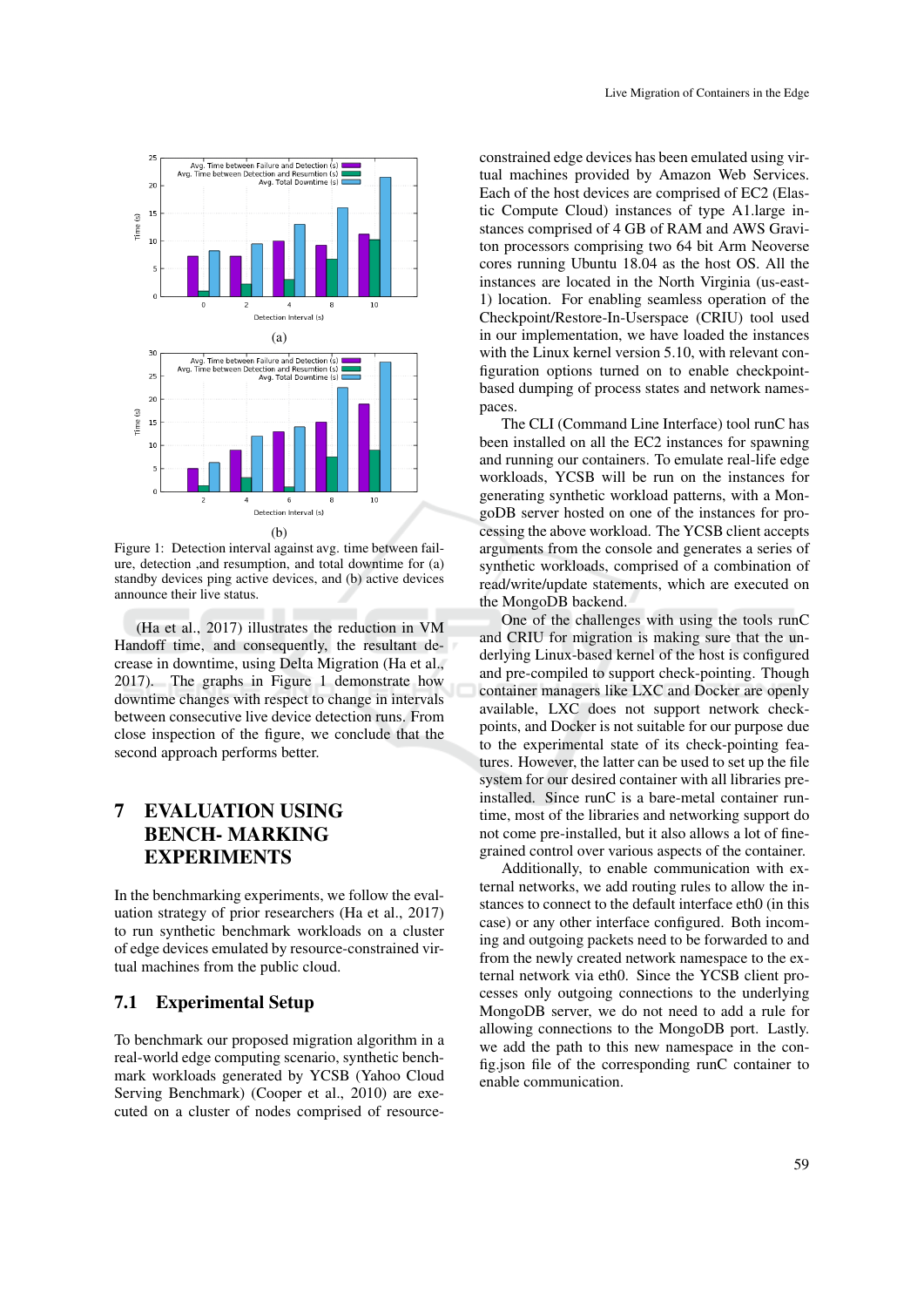#### 7.1.1 Running the YCSB Benchmark

The YCSB client is executed on a runC container loaded on a separate active node. The network namespace is configured as described earlier. The client executes workloads A through F according to the alphabetical order of the name of the workload type.

Each active node will be associated with a standby node, which will monitor the status of the active node. An active node will send a packet every 4s to indicate its status to the corresponding standby node since we have observed from empirical results collected from our experiments that this time interval (i.e., 4s) can result in saturating the network as well as keeping the downtime low. Check-pointing is done between each operation of load and run, as well as between execution of different workloads. Incremental data from different checkpoints collected on an active node will be transferred to the corresponding standby node as well. When an active node goes down, its standby will detect the outage through an observed timeout, and restore the container from the latest checkpoint received, and inform the master node as well. For this paper, we assume only soft crashes in case of failures such that some failure resolution tasks can be performed before the active node completely dies and the container is migrated to a standby node. In case of a hard crash, the standby node will have to restart from an older checkpoint, and the requests may not be processed in real-time. Also, rsync may be used to be transfer files in an asynchronous manner, and live status may be sent to the standby node as a separate service.

#### 7.2 Analysis of Benchmarking Results

The benchmarking experiments on the AWS instances were done following the second approach outlined in Section 6.3, where the active nodes send their data to the standby nodes, and the latter node is assigned the responsibility to indicate whether the former is alive. The tool rsync was used to transfer files over the network as its design closely follows that of the delta transfer technique which we follow. While the initial stage of the transfer takes a considerably large time, transfer times of subsequent files are not arbitrarily high. However, to enable rsync file transfer key exchange among all the devices is performed since the algorithm does not assign a fixed device as a master or standby, or active. The downtime observed with varying time intervals of data transfer of 2s, 4s, etc., were similar to the results obtained with Mininet simulation illustrated in Figures 1a and 1b, albeit taking a bit more time due to a real-life network and devices

in the cluster.



Figure 2: Runtime (in seconds) for the entire workload in various migration scenarios.

Figure 2 illustrates the overall runtime observed with the given YCSB workload sequence for both with and without migration. The bar labeled "No Migration" corresponds to the observation without our proposed algorithm which acts as a control against which we compare the results with migration implemented. As is evident from the graph, with migration, the observed runtimes after workloads A, C, and E are almost comparable with the runtimes observed without migration. Workload E experiences the maximum runtime due to the nature of workload E since it is more resource-intensive than the others.

Figures 4a and 4b depict the variations in observed runtime and throughput for each workload type with and without migration. For Figure 4a, as explained before, workload E uses the maximum resources, and hence the runtime exceeds that observed with the other workload types in all cases. In Figure 3, the time-series variation of throughput for each type of workload is depicted. As can be seen from the results presented, all the migration scenario data closely follow the observations without migration given by the solid line. In all the results illustrated here, we can notice a significant drop in throughput or a sharp increase in runtime whenever migration is being performed. Each migration is performed between a load and run operation for each workload, keeping in consideration how YCSB workloads connect to the MongoDB server and run the workload. However, the drop in performance is marginal compared to the overall picture presented here. We can safely say that even with migration, the performance and overall runtimes of the workloads, as well as the sequence of workloads, remain the same as in a no-migration scenario. This also shows the feasibility of resourceconstrained edge clusters in that, even with nodes prone to failure, highly intensive computations can be performed with relative ease and reliability.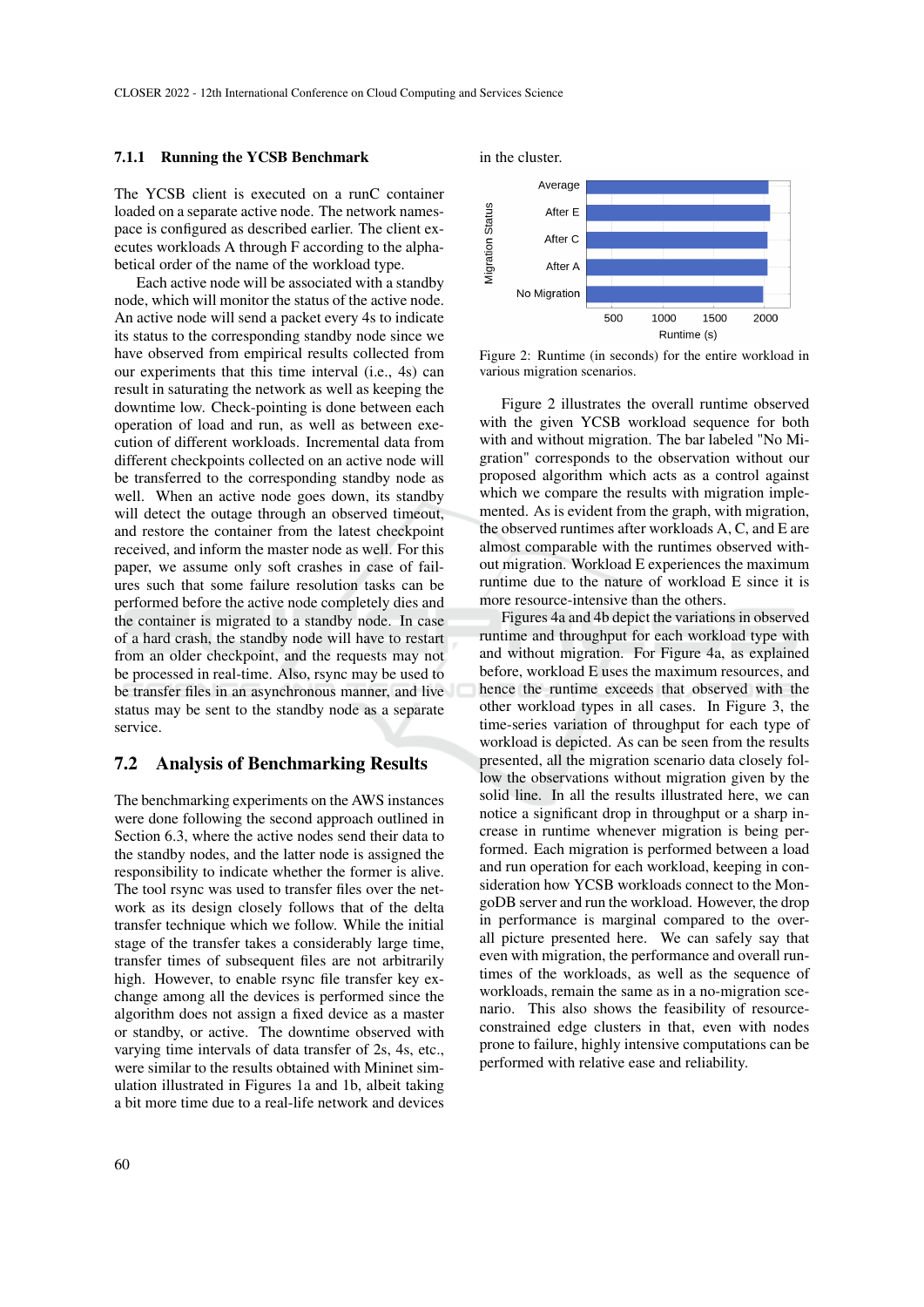

Figure 3: Throughput variation against time for each type of workload.



Figure 4: Comparison for (a) runtime (in seconds), and (b) throughput (ops/sec) for various YCSB workloads in various scenarios.

## 8 CONCLUSION

We have presented a novel algorithm for live migration in network failure-prone clusters comprising resource-constrained edge devices and an opensource implementation of the same.

## ACKNOWLEDGEMENTS

This research has received funding under the NetApp Faculty Fellowship scheme from NetApp Inc.

## **REFERENCES**

- Canonical Ltd. (2008). Linux Containers. https:// linuxcontainers.org.
- Cooper, B. F., Silberstein, A., Tam, E., Ramakrishnan, R., and Sears, R. (2010). Benchmarking cloud serving systems with ycsb. In *Proceedings of the 1st ACM symposium on Cloud computing*, pages 143–154.
- Garcia-Molina, H. (1982). Elections in a distributed computing system. *IEEE Computer Architecture Letters*, 31(01):48–59.
- Govindaraj, K. and Artemenko, A. (2018). Container Live Migration for Latency Critical Industrial Applications on Edge Computing. In *2018 IEEE 23rd International Conference on Emerging Technologies and Factory Automation (ETFA)*, volume 1, pages 83–90.
- Ha, K., Abe, Y., Eiszler, T., Chen, Z., Hu, W., Amos, B., Upadhyaya, R., Pillai, P., and Satyanarayanan, M. (2017). You Can Teach Elephants to Dance: Agile VM Handoff for Edge Computing. In *Proceedings of the Second ACM/IEEE Symposium on Edge Computing*, SEC '17, New York, NY, USA. Association